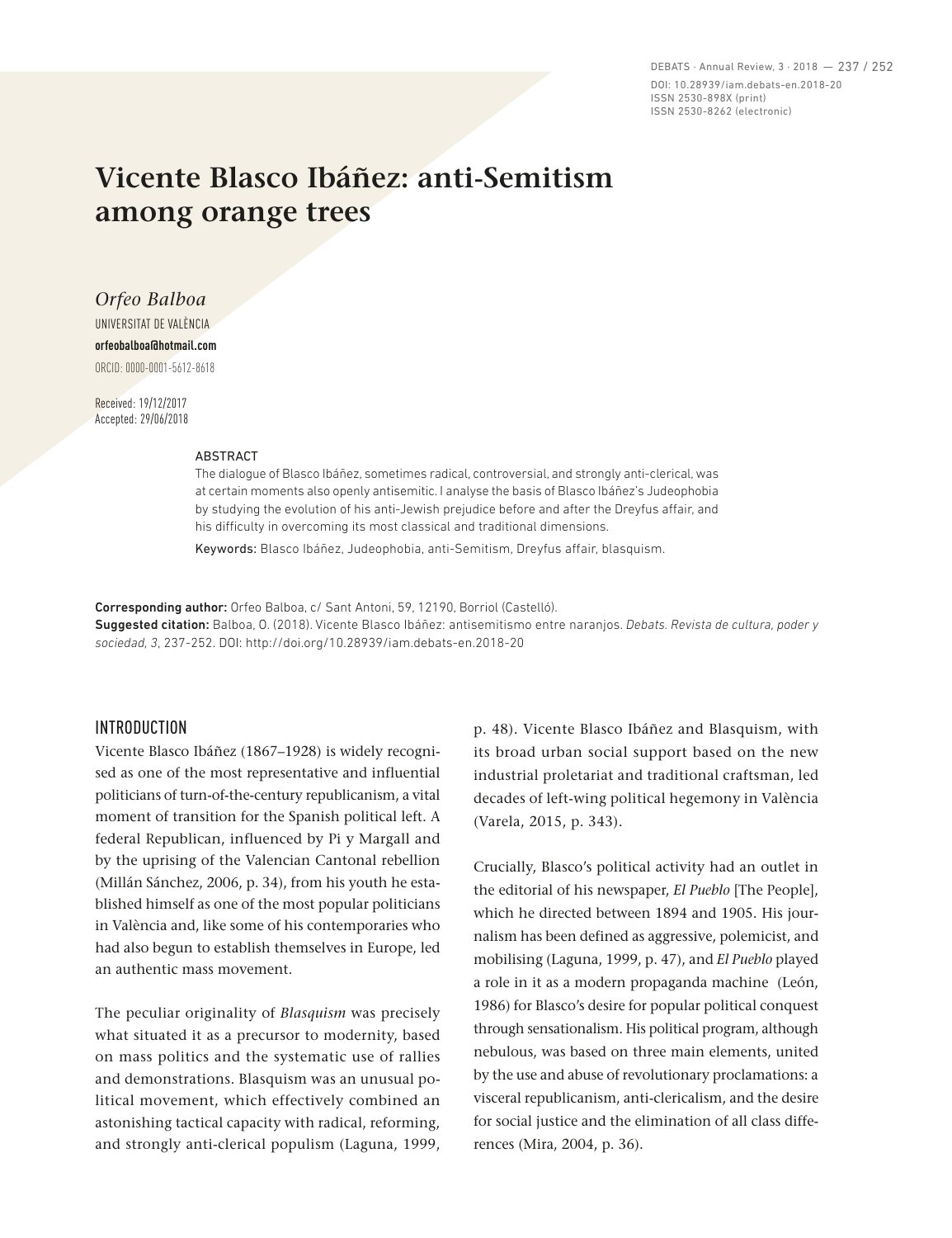Some authors have pointed out that this anti-clericalism may have been a communicating vessel through which certain politicians on the Spanish left of the period, among them Blasco, moved towards forms of Judeophobic prejudice, in a mimetic process also occurring in several neighbouring countries (Álvarez, 2012, p. 108). In my opinion, anti-Semitism is clearly manifested in certain periods of Valencian political and literary work, varying in intensity over time, and its anti-religious core intermingled with components of the economic anti-Semitism common in the European socialism of the time.

Analysing the evolution of this process, we will study the extent and phenomenology of Blasco's Judeophobia, and how the former was reconciled with specific left-wing political ideologies, without apparent contradiction. We will start from the hypothesis widely established by historiography that the anti-Semitism of prominent figures of the European left of the time reached a turning point with the political furore of the Dreyfus affair. To analyse the way in which Blasco dealt with the Jewish question and the representation of all things Jewish, I located and worked with texts in which he made references to 'the Hebrew people'. In line with Blasco's different creative stages, these texts take the form of multiple and diverse formats including journalistic articles, literary production, correspondence, and political speeches. In addition, I have also included a review of how his different biographers have treated this specific phenomenology. I organised this present work into three chronological sections, beginning first by analysing the structure that reproduced Blasco's anti-Semitic thought prior to the Dreyfus affair; next, we will specifically study the impact that the breaking of this scandal had on his thinking; finally, I end by surveying his subsequent Judeophobia and the difficulties he had in overcoming his prejudice.

### THE STRUCTURE OF BLASCO IBÁÑEZ'S ANTI-SEMITISM

Very few biographers have echoed the anti-Semitism present in Blasco Ibáñez's ideology and political discourse. Those who have are, essentially, historians of Spanish anti-Semitism who have chosen to highlight this aspect of his work (Álvarez, 2002, Rehrmann, 2003).

The few Blasco scholars who have done so, generally consider the Valencian writer's Judeophobia a youthful sin (Smith, 1978, p. 161) which he overcame when the Dreyfus affair broke the news in France in 1898, in a self-imposed process of disavowal of prejudice like that experienced by so many French socialists of the time.

We must understand that anti-Semitism has never been a monopoly of the political right, nor has its rejection by the left been a timeless categorical imperative (Brustein and Roberts, 2015; Marcus, 2015; Winock, 2014). European historiography has extensively documented how politicians representing progressivism, such as Fourier, Proudhon, Toussenel, Auguste Chirac, and Malon, manifested a complex form of Judeophobia in the 19th century (Dreyfus, 2011, p. 22–32 and 43–68; Erner, 2005, p. 219; Lazare and Espina, 1986, p. 158), with antecedents in a certain erudite left-wing anti-Judaism with anti-religious origins (Winock, 2014, p. 185). Throughout the entire 19th century, perhaps except for the Simonians, both utopian and scientific French socialist movements alike were deeply stained with anti-Semitism (Poliakov, 1968, p. 377–391).

In Spain, the anti-clericalism of the period, translated into the defence of an active secularism, very often adopted intentionally populist stances, directing the masses towards combat against an anti-liberal and reactionary opposing force (Suarez, 2012). In my opinion, this may have been one of the main grounds upon which Blasco was drawn towards anti-Semitism: Álvarez Chillida rightly identified how there are multiple parallels with the iconography and stereotyped semantics of classical anti-Semitism in the conformation of the Spanish anti-clericalism and anti-Jesuitism of the period (Álvarez, 2012, p. 108). According to Rozenberg (2010), and based on studies by Carlos Serrano (1987), the radical populism of Blasquist discourse attributes the nation's difficulties to an omnipresent enemy hidden in the shadows which, by its nature, is foreign to its people, be it because of their Jewish or Jesuit status.

Judeophobia is a prejudice that, although it reformulates itself over time, replicates certain common elements, which one could term a basic structure of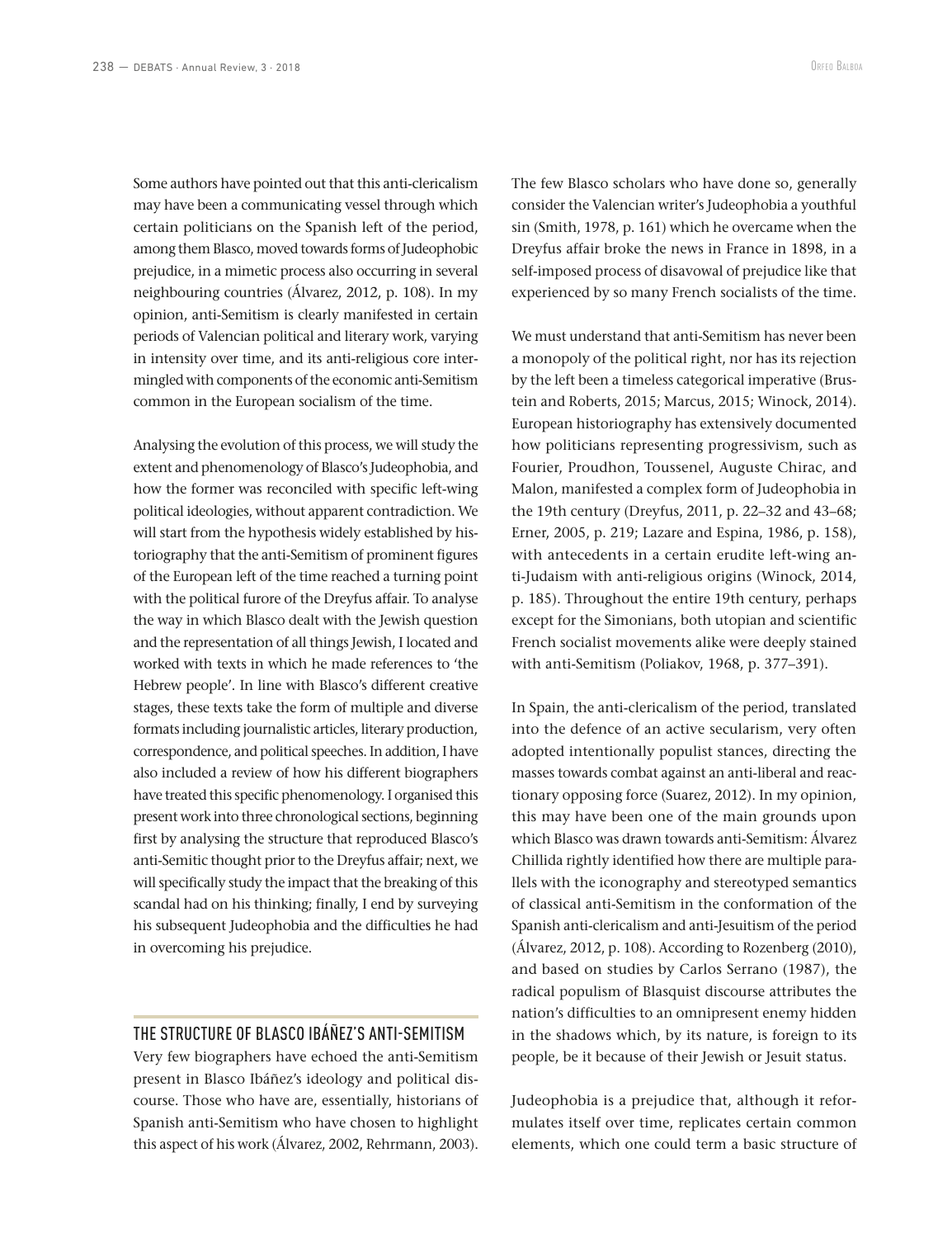anti-Semitism (Balboa and Herzog, 2016). This structure reproduces elements related to the semantics of power: a strong power (compatible with only a few, highly influential people), personal powers (imaging people rather than social processes behind the world's destinies), conspiring powers—or distortion of the roles of aggressors and victims. If the power is enormous, any act of aggression against it automatically becomes an act of self-defence. According to Holz and Salzborn, the exaggeration of the evil represented by the Jews, that is, the demonisation of their actions, forms a discourse according to which, the use of every means of defence by the imagined victims seems justified against this absolute evil (*apud* Herzog, 2014).

Blasco's anti-Semitism was not just a form of racism. Although racist prejudices are expounded in his work (Laínez, 2012, p. 48), these do not form an elaborate discourse; rather, they are uncoordinated and appear sporadically, and were present at a time when racial theories were especially popular**<sup>1</sup>**. The case is different for his Judeophobia which, as we will see, far beyond being merely rhetorical, he recurrently referred to, made thorough arguments for, and which he maintained over time.

As we go deeper into the main components of Valencian anti-Jewish prejudice, a topic I have divided into sections, this will become clearer. I have used four conceptual [apocalyptic] riders: Jewish essentialism, the power of the Hebrews, the classic Judeophobic prejudice of the Christian tradition, and finally, their threatening and imminent danger. As Claussen pointed out, modern anti-Semitism is much more than a partial or occasional prejudice: rather, it is a specific form of worldview (Lainez, 2012), a way of explaining reality that, as a semantic authority, helps its owner to understand the world in which they live. In the same way, these are four horses that Blasco would never completely renounce in his work or his lifetime.

#### *First rider: the essential nature of Jews*

The first element that shapes anti-Semitic prejudice is its fundamental determinism: the never-ending characterisation of Jews as members of a stateless and wandering people, eternally resistant to assimilation. The assignment of a common essential nature or character and morality to Jews, progressively separated from shared religious beliefs and came to focus on their *spirit*, an essentialism in *the blood* of the Jewish people that would determine and explain their culture and civilisation (Bravo, 2012, p. 103).

Reproducing this process, Blasco is often amazed by the resilience of the Jewish race, "*el absorbente poderío de ese pueblo que no tiene patria*" [the absorbing power of this people who have no homeland], "que no forma sociedad" [who do not form a society] (Blasco Ibáñez, September 7, 1897), a people that, to Westerners, are completely foreign and "*que vive como acampado sobre el suelo de Europa*" [who live as if camped out on Europe's soil] (Blasco Ibáñez, 15 August 1896).

Blasco's Jew knows no other loyalty than to their own race, "*un pueblo que solo adora lo que favorece a su egoísmo*" [a people who only adore what favours their selfishness] (Blasco Ibáñez, 15 August 1896), unaware of any feeling of belonging to any of the nations in which they live. Hebrews are described as "*acampados sobre el mundo*" [camped out over the world], eager to monopolise the riches of the nations they visit, "e*ngordando como parásitos, olvidados de la ciudad santa cantada por Salomón y fieles siempre a Jehová*" [getting fat like parasites, forgotten by the holy city of Solomon's {Song of Songs} and faithful to Jehovah always] (Blasco Ibáñez, 15 August 1896).

The speculative character is innate to the Jewish race. Their propensity for profiteering and insatiable thirst for monopolising other people's wealth is directly linked to their parasitic nature:

<sup>1</sup> "*Los pueblos degradados no necesitan de la libertad y no la conquistan; las razas no contaminadas de impurezas, fuertes y nobles, necesitan del derecho como del aire y como de la luz y como de la nutrición*" [Degraded peoples do not need freedom and do not conquer it; the races not contaminated by impurities, strong and noble, need laws as they do the air, the light, nutrition]. (Blasco Ibáñez, 8 February 1895). Also see his articles related to Spanish colonial policy in North Africa. (Blasco Ibáñez, 1979, p. 27, 34, 40, 48, 120, 122, and 126).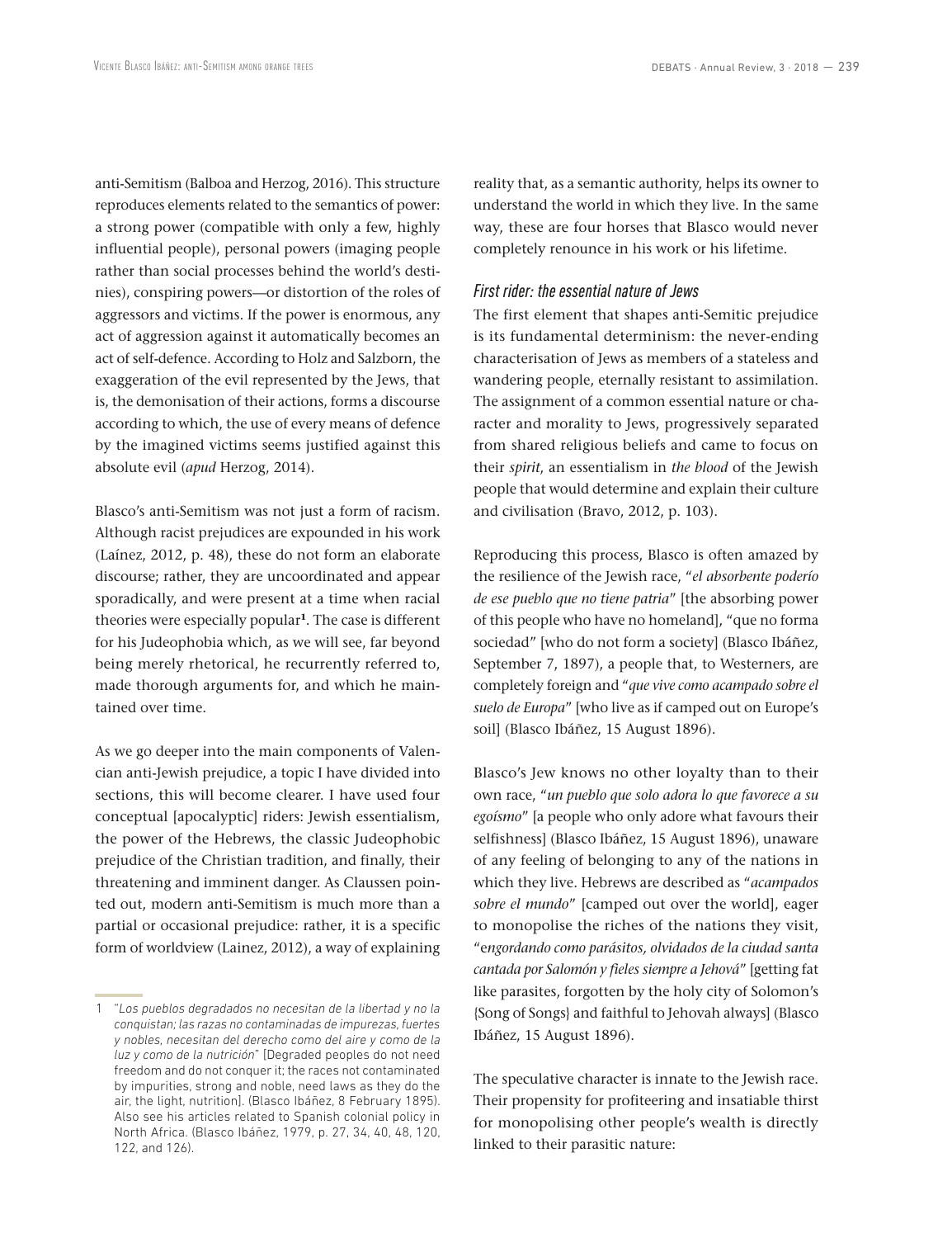[The Jewish people disgust me by their greed, by their hidden hostility to all who are not of their race, [...] nineteen centuries of persecution and punishment cannot create worthy and free men, but rather, abject beings, with the smile of a slave on their face and the ferocity of a hyena in their heart] (Blasco Ibáñez, 7 September 1897).

#### *Second rider: Jewish power*

We also find the recurrent idea of world domination by the Hebrews, through the shadowy management of the springs of economic and political power, to put Western nations at their service. In this sense, Blasco Ibáñez is categorical: "*los judíos son hoy los reyes del mundo*" [today the Jews are the kings of the world], owners "de la suerte y la fortuna de las naciones" [of the fate and fortune of nations], a people that does not hesitate to treat "*a los soberanos de igual a igual y vuelca o ensalza las instituciones políticas con solo abrir o cerrar las compuertas de la Bolsa*" [sovereign {nations} on an equal footing or to overturn or exalt political institutions by simply opening or closing the floodgates of the Stock Exchange] (Blasco Ibáñez, 15 August 1896). Powerful Jews, descendants of "*los parias de la Edad Media*" [pariahs of the Middle Ages] are now "*los que ostentan títulos nobiliarios*" [those who hold noble titles], the powers that "*en ciertas repúblicas cambian a su antojo los ministerios, metiendo en ellos a sus altos empleados*" [in certain republics, change the administrations at will, substituting in their {own} senior employees], and are ultimately, "*los árbitros de Europa*" [Europe's arbitrators] (Blasco Ibáñez, 15 August 1896).

For Blasco, all the worlds' states, from great powers to small republics, had become the modern servants of this new world power that was parasitising nations "como sanguijuelas ávidas" [like avid leeches] (Blasco Ibáñez, 4 January 1895). Blasco believed that as a consequence of the vicious cycle of debt and borrowing, soon "*llegará el día en que toda España será propiedad de los judíos que manejan millones en Londres y París*" [the day will come when all of Spain will be owned by the Jews who manage millions in London and Paris] (Blasco Ibáñez, 4 January 1895).

In Blasco Ibáñez's Manichean ideology, the characteristics of capitalism and finance encouraged their use in an impervious and cohesive group of "*poder anónimo*" [anonymous power]; "*feudalismo moderno*" [modern feudalism], "*cuya personalidad permanece oculta y en el misterio*" [whose personality remains hidden and a mystery], "*la omnipresente masonería del dinero*" [the omnipresent freemasonry of money] and "*la avaricia capitalista, del negocio duro y sin entrañas*" [capitalist greed and uncompromising business lacking conscience].

The way Blasco's imaginary so often worked with the idea of personal powers added to the visualisation of this great power. As a good anti-Semite, for the Valencian, it was people, not social processes that were behind the destinies of the world. Hidden behind capitalism, stock market speculation, and wars, anti-Semitism supposes that specific individuals consciously act like puppeteers to direct the world's fate. Blasco often specifically personified [these characters] in the Rothschilds, the influential family of bankers "*siempre tras la cortina, con la astucia propia de su raza*" [always behind the curtain, with the cunning characteristics of their race]. He says that they are the "*dueños […] de la fortuna y el porvenir de España*" [owners of the fortune and the future of Spain] where they "*mueven como un maniquí a nuestros ministros de Hacienda, y con solo un gesto* de desagrado ponen en conmoción a todo el Gabinete" [move our finance ministers like puppets, and with only a {slight} gesture of displeasure, they put the whole Cabinet into commotion](Blasco Ibáñez, 16 August 1896). For him, the governments of Cánovas and Sagasta were always in need of loans that came from the shameful "*de las cajas de los Rothschild, Pereire, Camondo y toda la pillería judía*" [vaults of the Rothschilds, Pereires, Camondos, and all the Jewish scoundrels] (Blasco Ibáñez, 29 August 1896).

#### *Third rider: classical anti-Judaism*

Neither did Blasco stop perpetuating the more traditional components of anti-Semitic prejudice, such as the notion of the deicidal character of the Jewish race or the physical stereotypes of Jews, which had been polished and crystallised over centuries of literature and popular imagery. These elements connected him with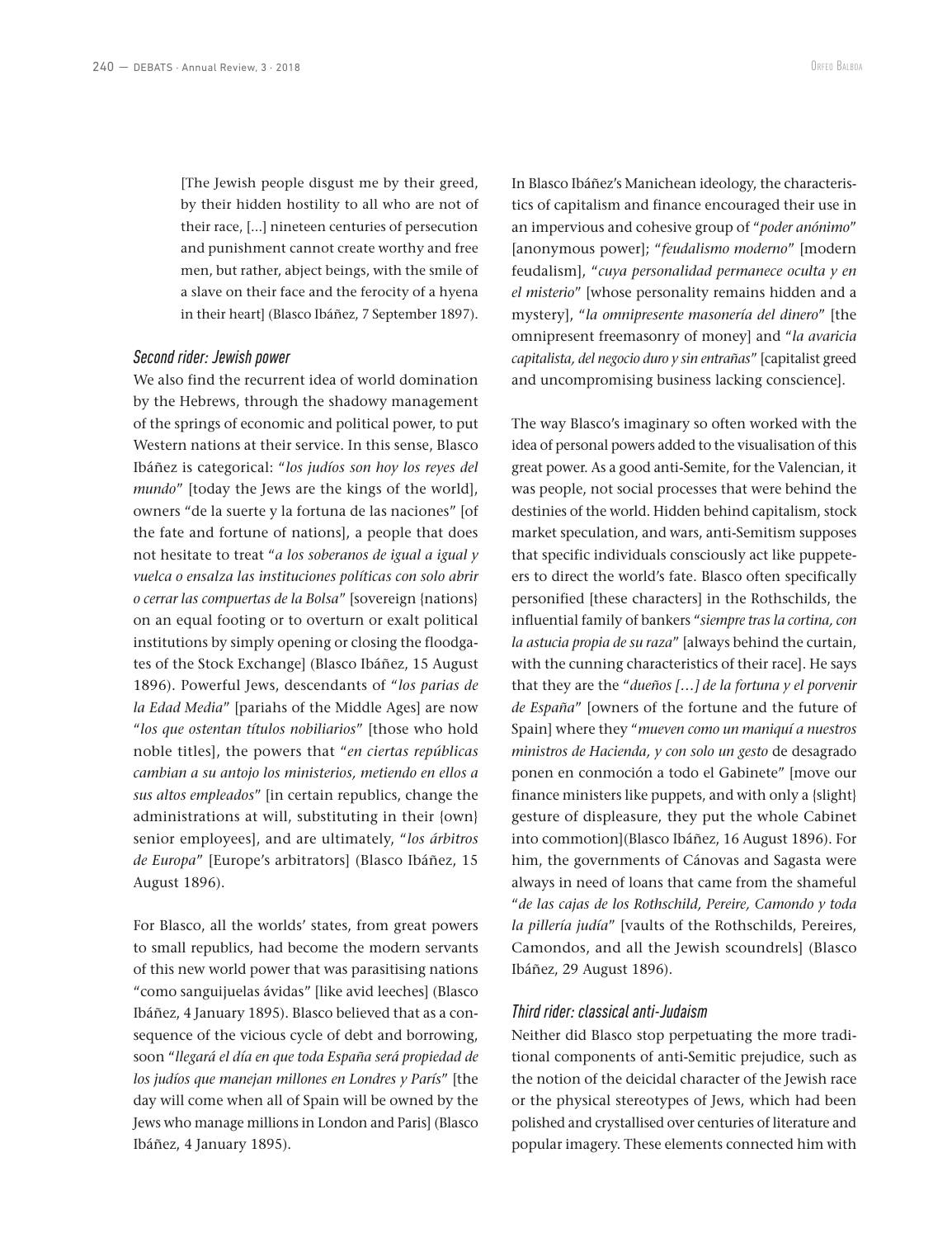the most classic Christian religious anti-Judaism, as if his anti-Semitism needed the legitimacy derived from its centennial origin. When he speaks of the politicians of the Restoration who bleed the nation at the "*costa de consentir la rapacidad de la avaricia hebrea*" [cost of acquiescing to the rapacity of Jewish greed] (Blasco Ibáñez, 31 August 1896), Jews do so "*embolsándose las cuantiosas propinas*" [pocketing the large tips] that, Blasco highlights, come straight from the hands of "*los que asesinaron a Jesús*" [those who murdered Jesus] (Blasco Ibáñez, 31 August 1896).

Despite the silence of the national clergy, Blasco wanted to scandalise the fact that Cuban soldiers had not received any pay because of the state of Spanish public finances, even though "*veían al Gobierno en tratos con la maldita raza judía, con los descendientes de aquellos que mataron a Jesús, y persistían en su sagrado mutismo*" [they saw the Government in dealings with the damned Jewish race, with the descendants of those that killed Jesus, and persisted in his sacred silence] (Blasco Ibáñez, 17 November 1896):

> [A people cursed for many centuries, for having killed a god, their punishment has consisted in pocketing the money of all those who vilify them. [...] the blood, not of the sweet victim, but that of the Christian peoples, still drips upon them today in the form of a golden shower of rain that the deicides calmly put into their arks] (Blasco Ibáñez, 16 August 1896).

The same Jew who today is adorned with

[the banker's dress-coat and the humble and deceptive Jewish smile [...] before, it was the filthy and emaciated Jew with a white-bearded chin, wearing a dreary houppelande and a {money} bag on his belt, and housed in a garret in the winding medieval alleys, like a miser in the dark rooms, guarding his two treasures, his beautiful daughter and an ark full of gold and jewels] (Blasco Ibáñez, 15 August 1896).

To Blasco, the image of a dark alleyway was a propitious one which he used to symbolise these opaque Jewish machinations, and he would often implement it to frame the deal-making of Hebrews endowed with the most classic stereotypical traits:

> [The Jewish people, which in Europe symbolise avarice, profiteering, a desire to exploit, unfriendly greed; [...] disgusting and sordid Jews who lodge in the Roman ghettos or in the gloomy alleys of Dutch cities (Blasco Ibáñez, 7 September 1897).

### *Fourth rider: the Jewish danger*

Blasco is amazed by the Jewish race's capacity for resistance and their untamed will to win power to dominate the nations of the world: "*aprovechándose de las ideas modernas de tolerancia y mutuo respeto, es dueña del dinero del mundo*" [taking advantage of modern ideas of tolerance and mutual respect, they own the world's money" (Blasco Ibáñez, 7 September 1897).

In perfect knowledge of the violence and persecution suffered by the Jewish people throughout history, he reserves no room for sympathy. If the Jewish people are admirable, they are only so "*por su rapacidad, su constancia y su avaricia, [algo que] no obliga a que el resto del mundo permanezca inactivo dejándose saquea*" [because of their voraciousness, perseverance, and greed, {something that} does not oblige the rest of the world to remain inactive, allowing themselves to be plundered] (Blasco Ibáñez, 15 August 1896).

Blasco was concerned about people's apparent idleness when threatened by the predatory Jewish race's systematic plundering. This is not an observation cast at random, a trivial anti-Semitic lament, but rather, it was typical of Blasquist ideology, which involved a call to action. Blasco, explicitly aware of the intellectual evolution of the world in which he lived, attributed the past persecutions and violent medieval butchery to religion. As he himself writes, "*En siglos pasado*s" [in centuries past], "e*ra el fanatismo católico el que se ensañaba en el pueblo deicida, degollándolo en las juderías y en los ghettos o empujándolo a las hogueras de la Inquisición*" [it was Catholic fanaticism that attacked the deicide people, slaughtering them in the Jewish quarters and in the ghettos or pushing them into the bonfires of the Inquisition] (Blasco Ibáñez, 15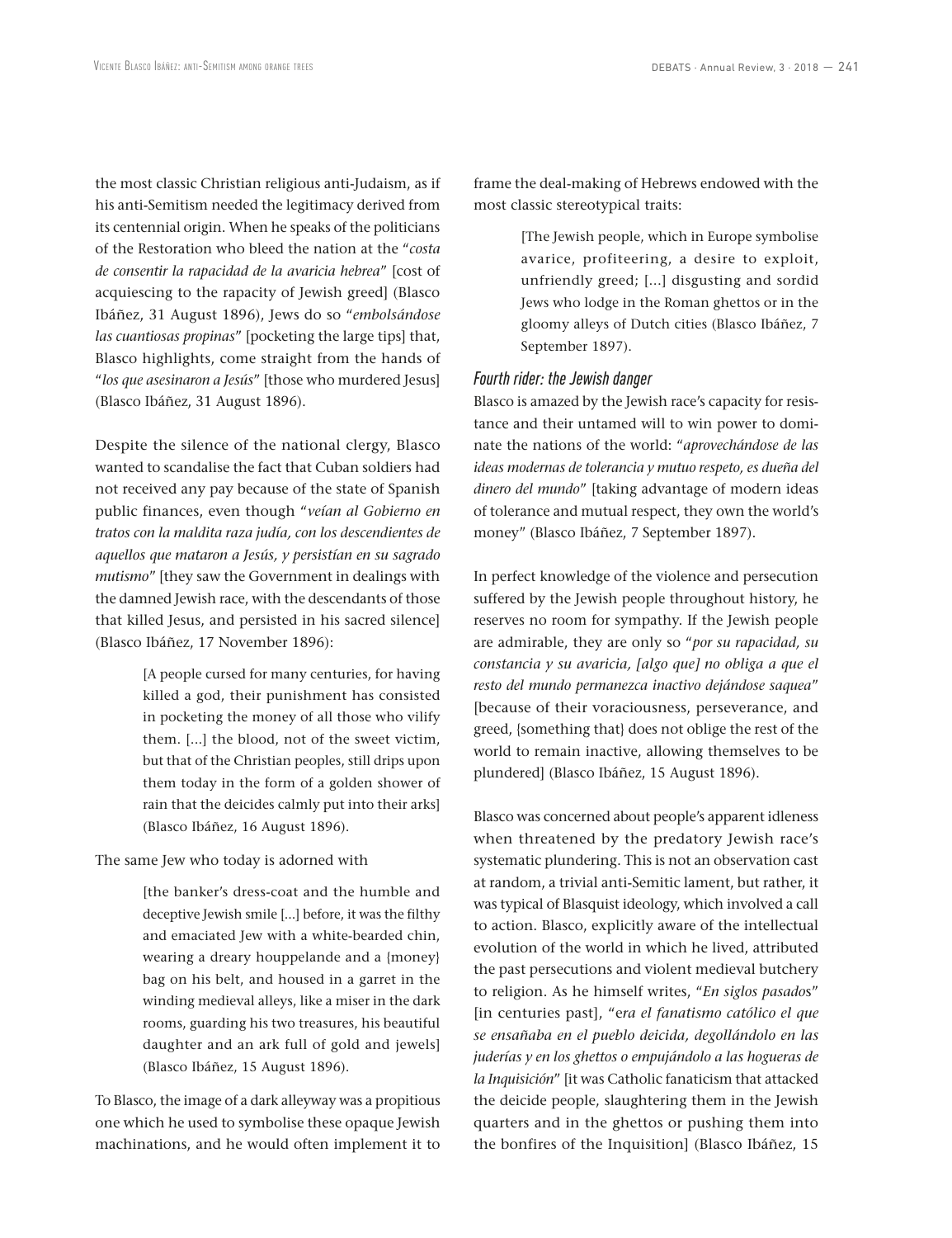August 1896). However, {for him}, moving past the history this phase of religious intolerance, does not seem to indicate the arrival of peace for the Jewish people but rather, vindicates, with joy, the updated reasons—shared by most modern European nations for their persecution:

> [In cultured Germany, the people mutiny, wanting to exterminate the Jews; in a capital as important as Vienna, in their anti-Semitic furore the citizens stand before the government. Paris, the capital of civilisation, raves for Drumont and Rochefort's writing against the bands of financial crows coming from the sands of Palestine, and all over the world a movement of aggressiveness that could be translated as an instinct of selfdefence, is notable against these monarchs of gold, against this insatiable bloodsucking race] (Blasco Ibáñez, 15 August 1896).

He continues by stating that the 'anti-Semitic furore' that spread across the continent was based on the absolutely legitimate reasons of the 'self-defence' of nations bled by this parasitic race, and the reaction must be immediate, or it will be too late:

> [Tomorrow, if a destructive outburst does not occur across Europe against that feudalism of money, that monstrous octopus [...], those who have no homeland, those who have never been able to recover the city that was their cradle, will be the owners of Europe; and as for Spain, we will have to install a sign that says: "Game reserve of the Rothschild brothers. No hunting without the owner's permission" at the highest point of the Pyrenees] (Blasco Ibáñez, 15 August 1896).

The call to legitimately exterminate the Jewish race was not disorganised, it was not a mere literary *boutade* with which to invigorate the discourse or the text. It was the culmination of the elements of anti-Semitism we have already mentioned, such as the threatening [Jewish] power or inversion of the role of aggressor and victim. To Blasco, it was [the Jews] and their plots, their unbearable domination, that justified the violent reaction of an already assaulted and mercilessly exploited people. The accumulation of Hebrew power to

the benefit of their dark designs and thirst for Jewish revenge, enlivened by the memory of past persecutions, were elements that [should] instil fear in all those subjected to their empire.

Their dominion is an imminent danger whose response should not be delayed because its real and tangible effects are already notable, he says. The Jews in the shadows "*esclavizan y absorben la industria; los que hacen imposible la emancipación y dignificación del trabajo*" [enslave and absorb industry; making the freedom and dignity of work impossible]; a brief order suffices to cause "*pánicos artificiales en la Bolsa*" [artificial stock-market panic]. Those "*en España tienen a sueldo a Cánovas y Sagasta como criados obedientes*" [in Spain who have paid Cánovas and Sagasta like obedient servants] taking advantage of the situation of weakness and "*desdichas nacionales para robarnos y anularnos lentamente*" [national misfortunes to steal from and slowly nullify us] (Blasco Ibáñez, 15 August 1896).

The use of the 'parasitic nature of Jews' motif, as well identifying them with financial and unproductive powers, runs through Blasco's work as a justification for anti-Semitic violence. In another article, Jews and capitalists are indistinctly characterised as "*masa chupóptera*" [a bloodsucking mass] that combined, "esquilman el país" [overexploit the country]. Here, Blasco does not hesitate to call [citizens] to action, continuing his game of images by claiming that "*oficien los españoles de Doctor Sangredo, propinando una sangría copiosa, en competencia con las sanguijuelas nunca ahítas que consumen la nación. La sangre pide sangr*e" [Spaniards behave like 'Doctor Blood', copiously bleeding {the Jews}, in competition with these never-sated leeches which consume the nation. Blood demands blood] (Blasco Ibáñez, 17 January 1895).

For Blasco "*el próximo siglo va a ser para la humanidad de terrible combate*" [the next century will be a terrible combat for humanity], a fight in which the human race—which obviously excludes the Jews— "*no tiene fuerzas para un estallido revolucionario*" [will have no strength for a revolutionary crisis] and, in the terms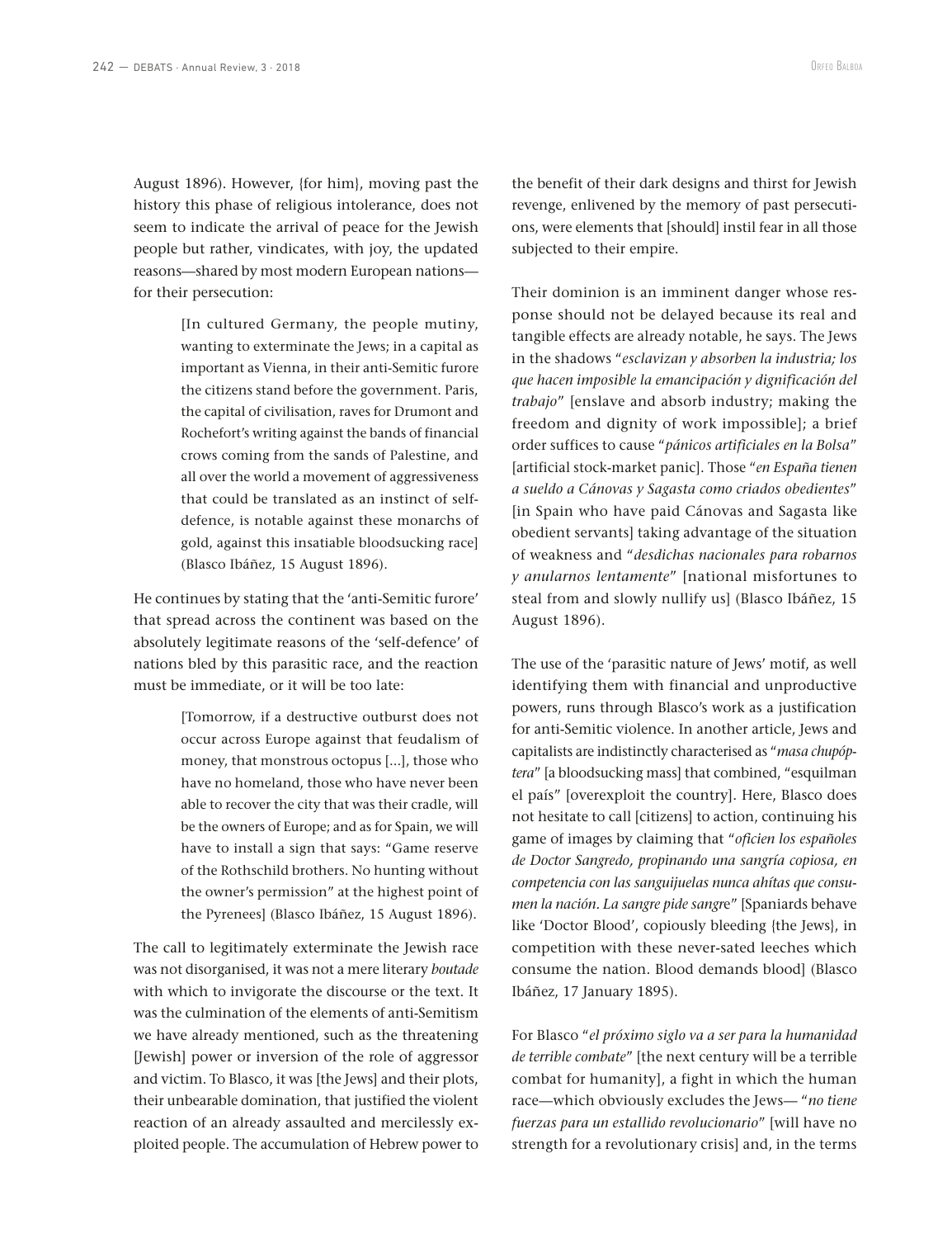already suggested, is bound inevitably to slavery (Blasco Ibáñez, 15 August 1896). In fact, [for him], if we should fail in this [fight], the only remaining dilemma would be which master the slave would choose, in short, "*o con los judíos, o con los jesuitas*" [whether to go with the Jews, or with the Jesuits]. When Nakens' newspaper *El Motín* [The Rebellion] reproduced this article by Blasco, he did so by stating the above in a way that, seen in today's light, is at the very least, very disturbing: "*Ni con los unos ni con los otros: con la Ciencia, que habrá facilitado más medios de acabar con todos*" [Neither with one nor the other: with Science, which will have facilitated {us with} more means to end them all] (Álvarez, 2002, p. 212).

## THE DREYFUS AFFAIR OR THE ZOLA CASE?

According to most historians, Blasco Ibáñez's anti-Semitism, which we have analysed so far by following him through several articles published in his newspaper between 1895 and 1896, dramatically ended when the Dreyfus affair broke in 1898. The anti-Semitism of a large part of the European left, mainly the French, suffered a definite setback after the crisis of the French artillery captain's judicial-process scandal (Dreyfus, 2011). But more specifically, Blasco was much more impacted by the *Zola case*, than by the case of the French captain which [Zola] was bringing forward (Álvarez, 2002, p. 212). Blasco felt for Zola "*la veneración de un discípulo"* [the veneration of a disciple] (Varela, 2015, p. 355), and his relationship with him was one of true devotion. Perhaps this explains why Blasco waited until January 1898, when the French writer published his famous '*J'accuse...!*' [I accuse...!], to initiate any kind of revision of his anti-Semitism.

In fact, in 1897, the year before the publication of '*J'accuse...*!', when Zola had already begun his campaign for a review of the case based on evidence showing that it had been a Judeophobic and reactionary farce, and when Dreyfus had already been rotting as a prisoner on the *Île. du Diable* (Devil's Island) for three years, Blasco's anti-Semitism continued to enjoy unbeatable health.

We can verify this in some chronicles written by the Valencian in that same year, when he visited the Santa María la Blanca synagogue in Toledo (Blasco Ibáñez, 1972, p. 1,144 and p. 1,157), where his prejudice seems not only intact, but he also deepens its eliminationist aspect. Reflecting, in front of the façade of one of the main synagogues in Sefarad, the architecture of the building evokes the character "*de la raza proscripta y perseguida, del pueblo deicida maldecido por el cristianismo*" [of the proscribed and persecuted race, of the deicide people cursed by Christianity]:

> [It is a flattened hut, which seems to sink into the ground so as to draw less attention; a miserable building [...] with all the sordid aspect of the Jewish moneylender who went through the streets in the Middle Ages, dirty and ragged, who lived in a little house with a pigsty entrance, but who covered the inside of the home with rich jewels, surrounding himself with oriental luxury, and giving his wife the gifts of a prince].

For Blasco, the Jewish race was predestined [to be money] speculators, was lacking in sensitivity, and were a people of businessmen "*refractario al arte*" [refractory to art]. This may be why he praises, with delectation, the figure of Vicente Ferrer, who had instigated the massacre of Jews in Toledo in 1391. He vindicates the Dominican friar, stating that, without a doubt, "*haber nacido en esta época […] más de una vez lo habríamos hecho del comité y aplaudido en los meetings; […] un producto legítimo del pueblo valenciano, siempre revolucionario*" [if he had been born now [...] more than once we would have included him in the committee and {we} would have applauded {him} in the meetings; [...] a legitimate product of the Valencian people, always revolutionary]. This Judeophobic–revolutionary hybrid configuration connects with the Blasquist Manichaeism attitude towards social structure, the conflict between the disinherited and powerful, between the honest manual workers and the speculators of capital:

> [The killing of the Jews of Toledo was a beautiful solace for the poor against their exploiters; of the lousy who worked and died of hunger so that the clever Hebrew would take advantage of his idiocy and his misery].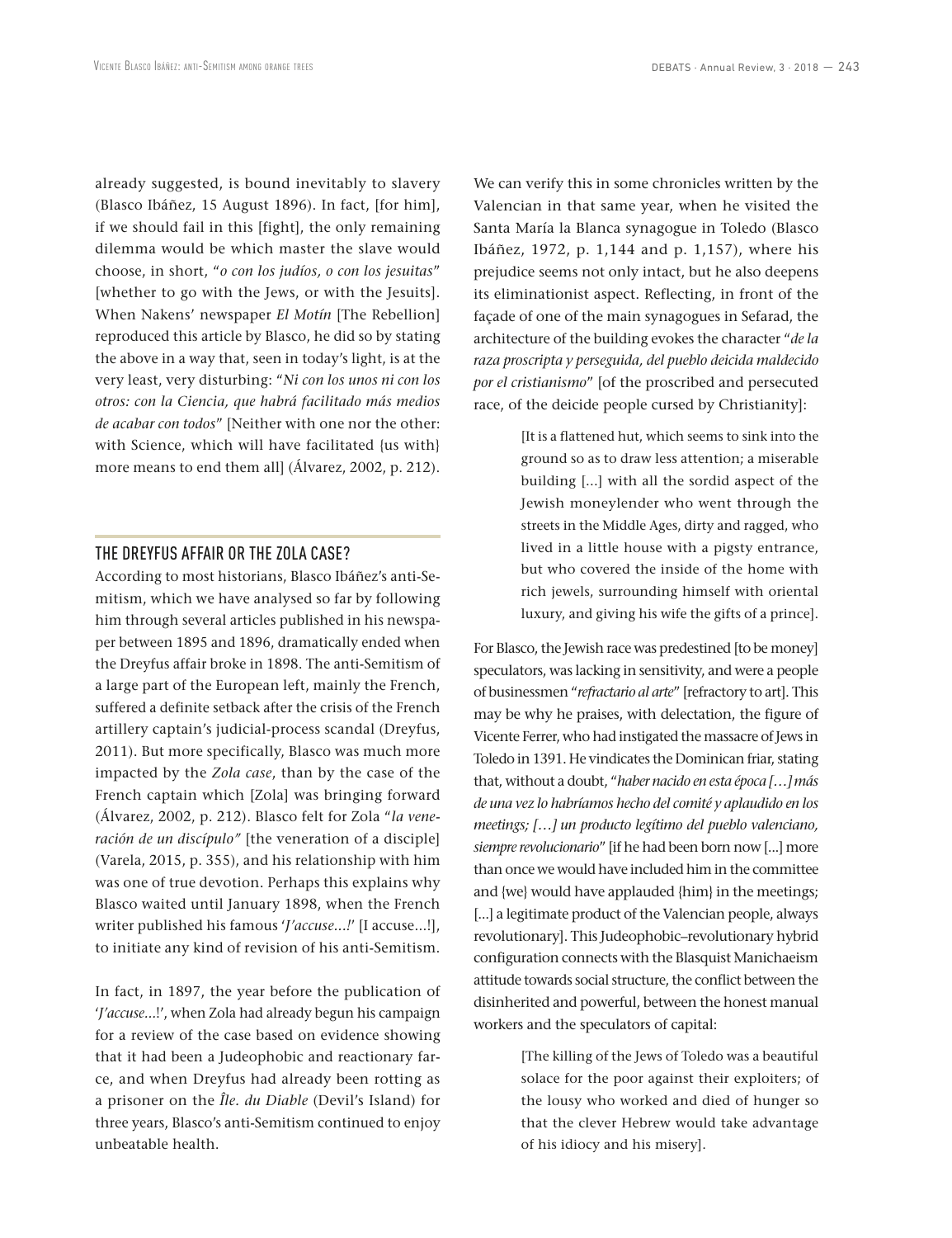Also, in that same year, 1897, when he comments on the celebration of the First Zionist Congress of Basel in 1897, he does so in a revealingly sceptical way, considering it a romantic adventure condemned to failure precisely because of the intrinsic nature of its race:

> [If a Jewish nationality were constituted, life would be impossible, since everyone is used to exploiting without mercy, to unscrupulous business, they would steal from each other and would end up not being able to live together].

In any case, he says, it would not be "*fácil que abandonen esta Europa […] que les engorda*" [easy for them to abandon this Europe [...] that fattens them] (Blasco Ibáñez, 7 September 1897).

#### THE TURN OF THE CENTURY FOR AN ANTI-SEMITE

In any case, it is abundantly clear that when the Zola's case broke, it directly impacted Blasco Ibáñez. Echoing the French novelist's challenge, published on 13 January 1898, the whole of the Spanish liberal-press—notably, the Blasquist newspaper *El Pueblo* among them—reacted by denouncing the anti-Semitism of the reactionary sectors of the Gauls and of Drumont's followers, whom Blasco had previously praised on many occasions. Compared to the newspaper directed by the Valencian, no other paper so vehemently reflected the climate of passion unleashed in Paris, nor with so much detail (León, 1970).

From 1898, Blasco did not hesitate to personally to draw attention to himself in the *Dreyfusard* campaigns promoted in the press and at rallies, collecting signatures in support of Zola, organising charity collections, and orchestrating the traditional effervescence on the street that characterised the Valencian. However, despite putting his best effort and habitual hyperbolic activity into this process, the weaknesses of his revision process to [adequately] eliminate prejudice would soon emerge with the passage of time.

There may be several reasons for this. First, he provided no conscious, systematic public reflection upon this change of attitude, rather, from a certain moment, his

discourse diametrically rotated, without explaining his reasons or thought processes to his attentive but baffled readers. He did not mention a single word about his previous diatribe. It is as if, considering anti-Semitism as the differentiating axis in Blasco's political and literary work, we can distinguish a Blasco I and a Blasco II—not from the breaking of the Dreyfus affair, but rather, regarding the time before and after the Zola case. Second, he used a different format than the one he had used to launch his biggest tirades against the "*maldita raza judía*" [damned Jewish race], that is, his newspaper's editorial section. Let us remember that Blasco stopped editing *El Pueblo* in 1905, and after this his journalistic activity also diminished—although without ever disappearing—in favour of his literary output. For all these reasons, the revision of his previous positions was dispersed and unsystematic, emerging through novels, travel chronicles, or personal correspondence, which were not usually published in the newspaper, and when they were, they were more like literary complements than authentic political opinion articles. Third, we will see how, despite his change in discourse, the underlying legacy [of his anti-Semitism] prevented Blasco from completely ridding himself of certain tics (such as using typical anti-Semitic structural motifs) which, almost unconsciously, he periodically returned to. Even though, after the Dreyfus affair, Blasco copiously expressed his public admiration for several Jews, he would never completely lose the traces of the anti-Semitism of his youth (Smith, 1978).

In my opinion, Blasco consciously renounced the explicit anti-Semitism of his political and propagandistic public face which, as we saw, was especially present in his articles prior to the Dreyfus affair. However, he was not as successful at overcoming the latent dimension of its Judeophobia, which he would continue to reproduce, perhaps unconsciously, in the form of prejudices, stereotypes, and symbolic automatisms. In the light of the above, from hereon in we are forced to re-examine Blasco's other literary production formats: especially his novels, travel chronicles, and correspondence.

We find the first example when, with the proper precautions, we analyse his literary work from the period. Of course, a novelist's creative license allows them to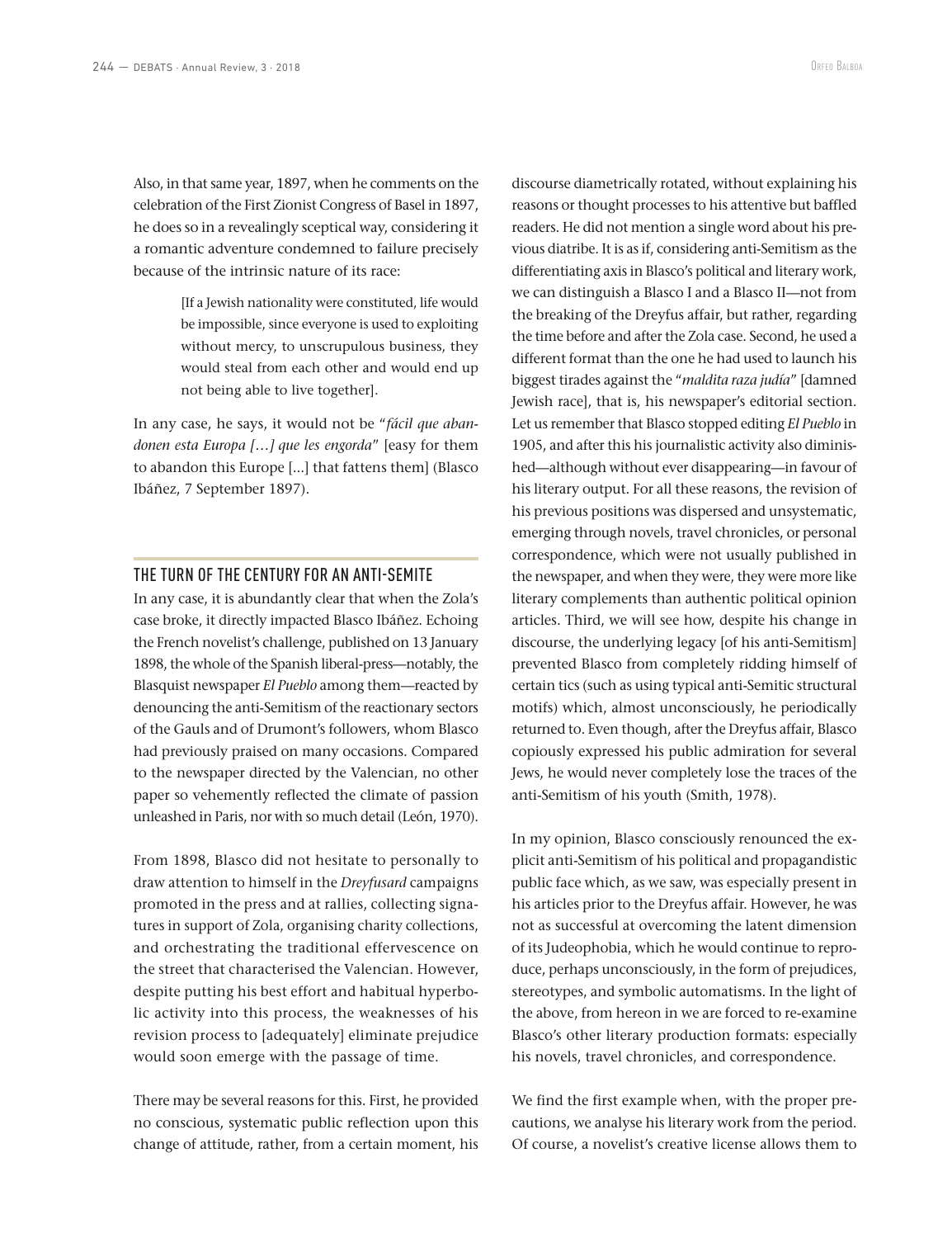put words and opinions into their character's mouths that they do not necessarily share themselves. But in Blasco's case, the discourse of his narrators and the language his protagonists use are often too familiar and is always revealing. In addition, let us not forget that Blasco articulated his literary work as a correlate of his political positions, making it a key precursor to Spanish social novels (Oleza, 1999). Therefore, his work, whose output was especially intense between 1898–1905, is impregnated with his political thought and ideas of social justice, progress, and anticlericalism.

One of his most famous novels, *La barraca* [The hut], was published as a serial in *El Pueblo* in 1898, after Zola published his famous '*J'accuse...!*' In it, he still often uses of the term 'Jew' as an epithet: when uncle Barret's family is evicted by Don Salvador, the multitudes crowd at his door "*prorrumpiendo a la sordina en maldiciones contra el judío don Salvador y aquellos tíos que se prestaban a obedecer a semejante perro*" [cutting into the silence with curses against the Jew Don Salvador and the uncles who allowed themselves to obey such a dog] (Blasco Ibáñez, 1958, p. 43). Later, when the protagonist's daughter, Batiste, is harassed and runs to her house bleeding, her mother screams with anguish when she sees her enter, explaining how "*aquellas gentes eran peores que judíos*" [those people were worse than Jews] (Blasco Ibáñez, 1958, p. 125).

Two years later, in 1900, in his novel Entre naranjos [Among orange trees], when portraying the passers-by in the Víctor Manuel Gallery in Milan, he refers to some of them as "*gente que pone en movimiento sus ahorros con esa tacañería italiana comparable únicamente a la codicia de los judíos*" [people who set their savings in motion with that Italian tight-fistedness comparable only to the greed of the Jews] (Blasco Ibáñez, 1919a, p. 149).

In the novel *Sónnica la Cortesana* (*Sonnica*), published in 1901, the protagonist hears the following reflection from her beloved's lips:

> [It is Israel, an amalgam of miserable tribes camped in an arid country, around a temple of barbaric construction, copied in every town. They

are hypocrites, rapacious, and cruel; that's why they abominate love. If a people like this [...] were to dominate the world, imposing their beliefs, the eternal light that shines in the Parthenon would be extinguished; humanity would walk in the dark, with a dry heart and dead thoughts, the earth would be a necropolis] (Blasco Ibáñez, 1978, p. 94).

Even in 1904, in the novel *El intruso* (*The intruder*), the narrator reasons the following by observing two miserly shopkeepers:

> [They were Basques, but Aresti saw in their hard eyes, in the mellowness with which they stole from their patrons, despising them, and in their miserable appearance, something that reminded him of the Jews. The people in the neighbourhood hated them. [...] Despite their insatiable greed, they had a look of misery and squalor sadder than that of people from outside] (Blasco Ibáñez, 1919b, p. 35).

This aspect of Blasco's work is especially significant when, in 1909, he published novels containing Jewish characters, *Luna Benamor* (about the Jews of Gibraltar) and *Los Muertos Mandan* (*The dead command*; about the Mallorcan *Xuetes*). As we will see, in them he preserves moral and physical traits, stereotypes, and themes that perpetuate old prejudices. The Jewish characters are rich and greedy and have a twisted intelligence which is always hidden behind a prominent nose. In *Luna Benamor*, for example, which deals with the impossible love between a beautiful Hebrew and a Gentile, the narrator reflects:

> [And she [...] far from him [...] would be another Hebrew, an excellent mother of a family, fattened by home life, flaccid and crushed by the fertility of her race, with a swarm of children around her, worried at every hour about the family's earnings] (Blasco Ibáñez, 1924, p. 105).

In another part of the novel, a description of a Jewish relative of the novel's protagonist returns to other similar and familiar motifs: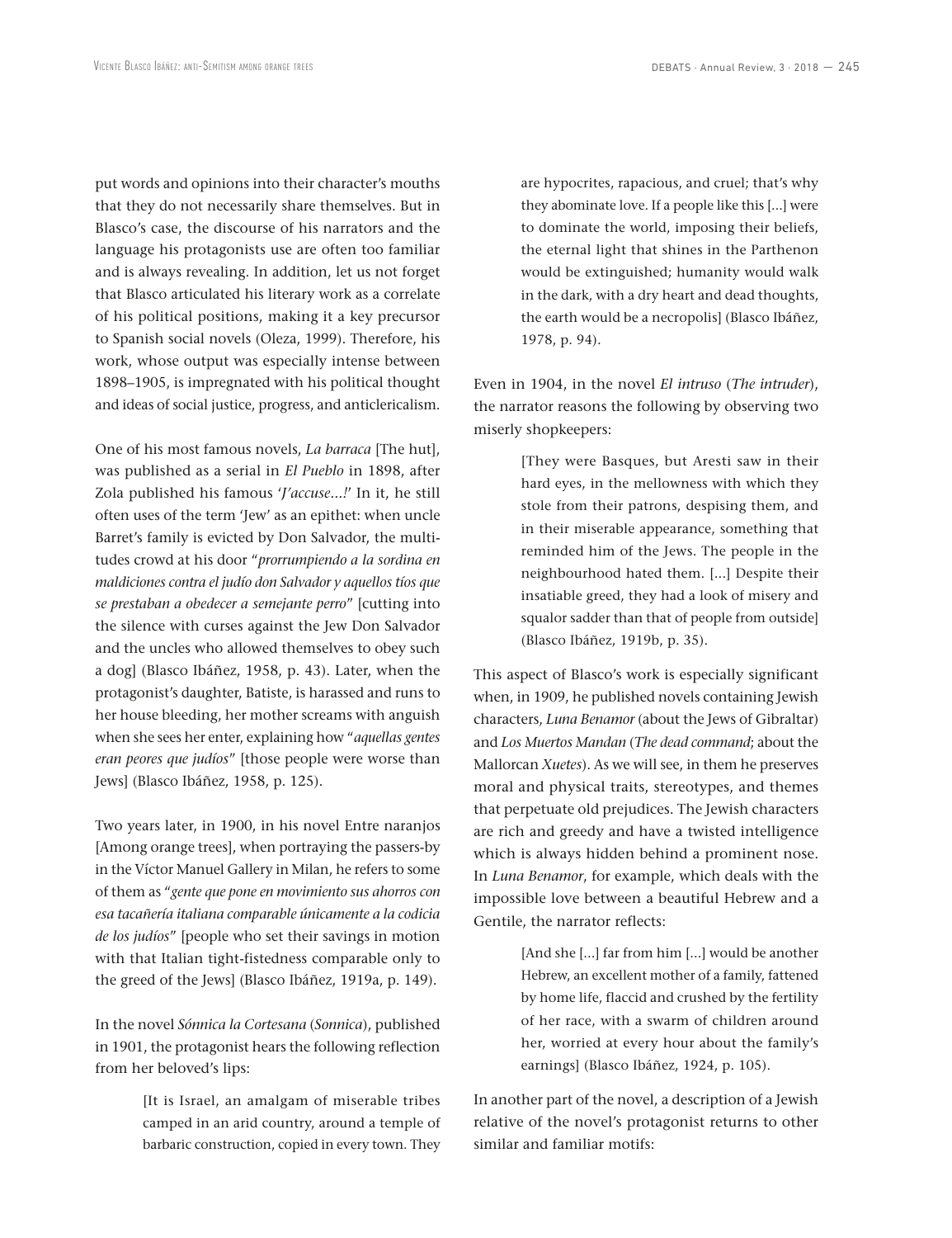[Zabulón was already old, but a vigorous blackness remained in him, [...] revealing a fanatical soul, of a hard faith like that of the old populace of Jerusalem, always ready to stone or crucify the new prophets] (Blasco Ibáñez, 1924. p 35).

Although Blasco's tone is generally one of frank sympathy towards the *Xuetes* and Sephardic Gibraltarians and he demonstrates some knowledge of Hebrew traditions and customs, his characterisations are, at their least, ambivalent (Rozenberg, 2010, p. 96), when they not simply more "*una suerte de antropología turístic*a" [a sort of touristy anthropology] (Mainer 2001, from p. 384 onwards):

> ["We are everywhere", he said, winking wickedly. Now we will spread across America. Governments change, peoples fall apart in the long run, but we are always the same. Not for nothing we are expecting a Messiah. Someone will come] (Blasco Ibáñez, 1924, p. 44).

> [Hebrew...? Lies. He walks very upright, treads strongly, and our people walk softly, with their legs bent, as if they're going to kneel] (Blasco Ibáñez, 1924, p. 70).

As Álvarez Chillida points out, the above proves the perfect compatibility between political philo-Semitism, on the one hand, and an anti-Jewish mentality, on the other (Álvarez, 2002, p. 213). This is evidenced in Blasco in the persistence with which the Jewish epithet survives in his work in the form of a moral rather than physical qualification. In his social novel *La horda* [The horde] from 1905, the protagonist, Maltrana, criticises his cousins' behaviour; antiques dealers by profession, he recognises that they "*eran unos judíos, como decía el padre, sin alegría, sin afectos, cual si tuviesen cegada el alma por el polvo amontonado en el establecimiento*" [were Jews, as the father had said, without joy, without affection, as if their souls were blinded by the dust piled up in the building] (Blasco Ibáñez, 1919c, p. 195).

In his famous novel *Sangre y arena* (*Blood and Sand*) from 1908, a character recalls how, when a moneylender tried to evict an old woman for not paying her rent,

they spoke with the venerable woman and gave her 100 duros [500 pesetas in coins] saying: "*Abuela, tome: páguele a ese judío, y lo que sobre pa usté y que de salú le sirva*" [Lady, here: pay that Jew, and what's left is for you and I hope it serves you well] (Blasco Ibáñez, 1919d, p. 206).

In *Los Argonauts* [The Argonauts], written as late as 1914, a character tells the protagonist the following: "*Mira, en vez de irte a América, de escribir versos y todas esas ambiciones de judío que te vienen de pronto por ganar dinero debías ser uno de éstos; albañil, por ejemplo*" [Look, instead of going to America to write verses, and all those Jewish ambitions you suddenly have because you're earning money, you should become {a professional}, for example, a mason] (Blasco Ibáñez, 1914, p. 21).

In the same novel when two characters talk about Admiral Columbus' supposed Jewish condition, one of them says to the protagonist: "*Aquel hombre extraordinario tenía todos los caracteres del antiguo hebreo: fervor religioso hasta el fanatismo; aficiones proféticas; facilidad de mezclar a Dios en los asuntos de dinero*" [That extraordinary man had all the characteristics of the ancient Hebrews: religious fervour to the point of fanaticism; prophetic interests; and he easily mixes God into matters of money] (Blasco Ibáñez, 1914, p. 102). To which the other, shortly after, stresses:

> [There is something in him [...] of the fierce exaltation of the ancient Hebrews, who, whenever they established their nationality, were persecuted and beheaded over religious quarrels. In our history, the most fearsome inquisitors were of Jewish origin, and who knows if a large part of Spanish fanaticism is not due to the Hebrew blood that was ingested in the definitive formation of our people!... The Jew of those times did not ever lose sight of business in the midst of his mystical reveries, and he appreciated gold as something divine. Like Columbus] (Blasco Ibáñez, 1914, p. 103).

Setting aside the scope of Blasco's novels, his travel chronicles represent a second important group of texts. These documents have a more personal style to the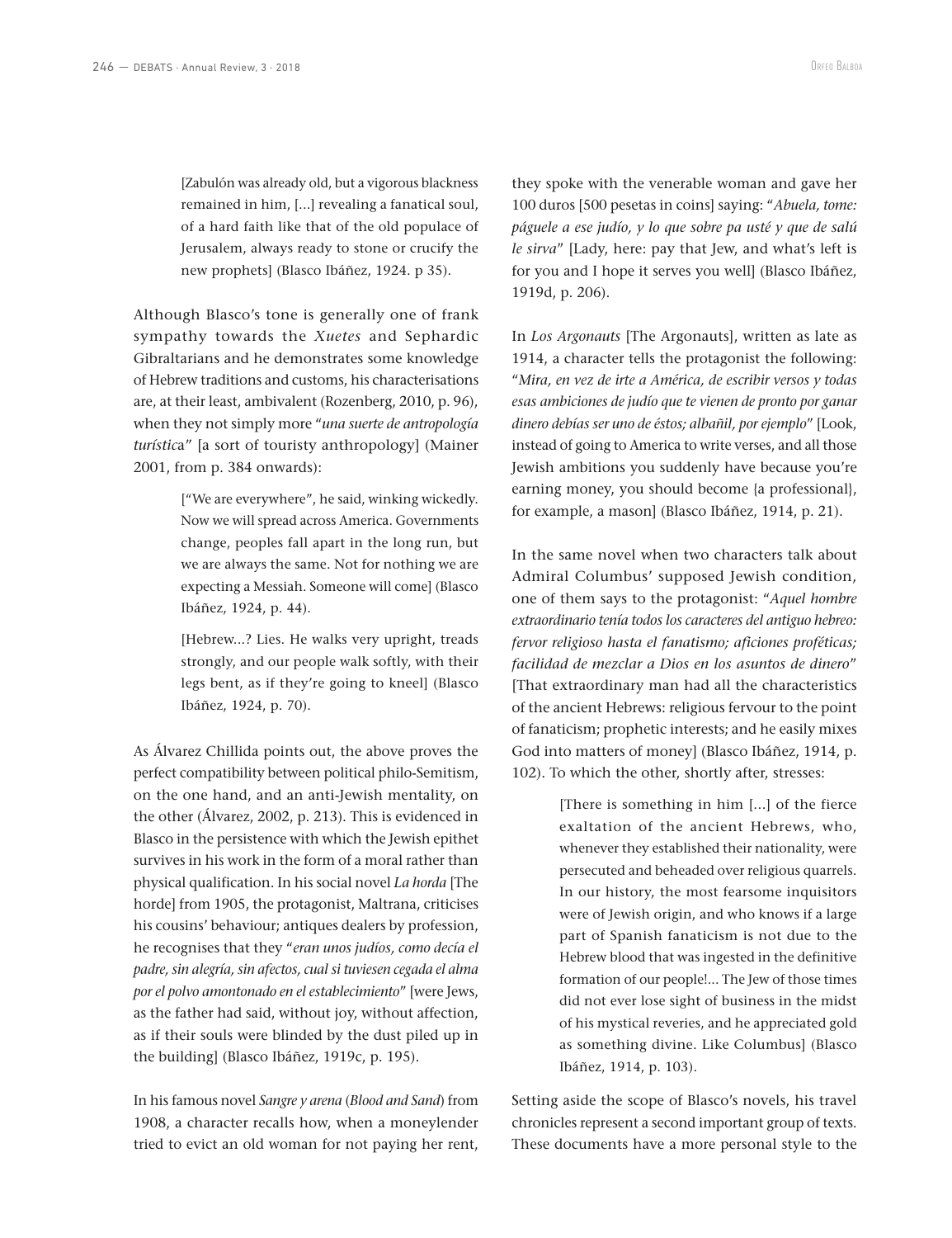extent that they do not require the creative license of his fiction, and so in this respect we can be more critical. Similar contradictions can be observed in several chronicles written during 1904**<sup>2</sup>**.

In them Blasco Ibáñez pledges himself to promote the rejection of the "cruzada contra los israelitas" [crusade against the Israelites] of the "*desequilibrado Drumont y sus compañeros*" [unhinged Drumont and his companions], whom Blasco had so frequently referred to not only a couple of years prior. Blasco himself, who, as we have seen, made the word 'Jew' an insult which was interchangeable with that of 'exploiter', 'leech', 'moneylender', and 'parasite', now chides that "*en la misma España hay locos soeces que alardeando de ideas avanzadas lanzan contra el enemigo político el epíteto de judío como un argumento aplastante*" [in Spain itself there are foulmouthed madmen who, boasting advanced ideas, launch against the political enemy the epithet of 'Jew' as an overwhelming argument]. The conversion of Blasco II seems to be complete.

According to his new perspective on the Jewish question, "*los hebreos son hombres modernos, que han trabajado y trabajan por la civilización tanto o más que muchas naciones. Constituyen un gran pueblo, el pueblo tal vez más admirado y fuerte de la tierra*" [the Hebrews are modern men, who have worked and {still} work for civilisation as much as, or more than, many nations. They constitute a great people, perhaps the most admired and strongest people on earth] (Blasco Ibáñez, 1972b).

Probably influenced by the philo-Sephardic [the Sephardi Jewish ethnic division which originated in the Iberian Peninsula] campaigns of senator Pulido we can, nevertheless, verify how this trend often turned out to be nothing more than a 'fine patina' under whose surface the same anti-Semitic substrate that had continued to spread throughout Europe could quickly be

distinguished. Several Spanish writers from the period oscillated between the most aggressive anti-Semitism and an ambivalent philo-Sephardism that remained anchored in the prejudice of differentiating the "*buenos sefardíes, buenos por ser de procedencia española, mientras se oponen con rudeza a los malos askenazíes*" [good Sephardic Jews, good because of their Spanish origin, while brusquely opposing the bad Ashkenazic Jews] (Rehrmann, 2003, p. 308).

In this exercise, Blasco falls when he thinks he glimpses qualitative differences between the different types of Jew, participating by stating how, "*dentro de la gran familia judía los más notables por su inteligencia fueron siempre los de origen español*" [within the great Jewish family, the most remarkable for their intelligence were always those of Spanish origin]. Before the elevated Sephardic Jews, zealous collectors of Greek philosophy and culture; given the Hispanic synagogues that "*producían un Maimónides*" [produced a Maimonides {Moses ben Maimon}], the rest of the "*hebreos esparcidos por el mundo no eran más que mercaderes y prestamistas de los barones feudales, enterrando su oro para desviar la atención del populacho*" [Hebrews scattered throughout the world were no more than merchants and lenders to the feudal barons, burying their gold to divert the attention of the populace].

We can soon see how Blasco, clearly unaware of this contradiction, continued to interweave comments which complement Jews with perpetuations of classic anti-Semitic stereotypes within the same texts. Here, for example, he again refers to the [idea of a] hidden Jewish world power:

> [They belong to a race that silently owns almost all the world. They are camped out in all walks of life and protect and support the fraternity of a race chastened by many centuries of persecution] (Blasco Ibáñez, 1972, from p. 1096 onwards).

Or the one of Jewish solidarity [and theirs being a race] gifted with commercial abilities:

> [Israeli solidarity extends from the high-booted Hebrews in dirty fur coats who swap old clothes in Warsaw or St. Petersburg, to the millionaires

<sup>2</sup> Compiled by León Roca, and then reissued in a collection of Blasco's complete works: *Crónicas de viaje: Gibraltar, Los hebreos y La Sinagoga* [Travel chronicles: Gibraltar, Hebrews, and the Synagogue] (Blasco Ibáñez, 1972, from p. 1,096 onwards).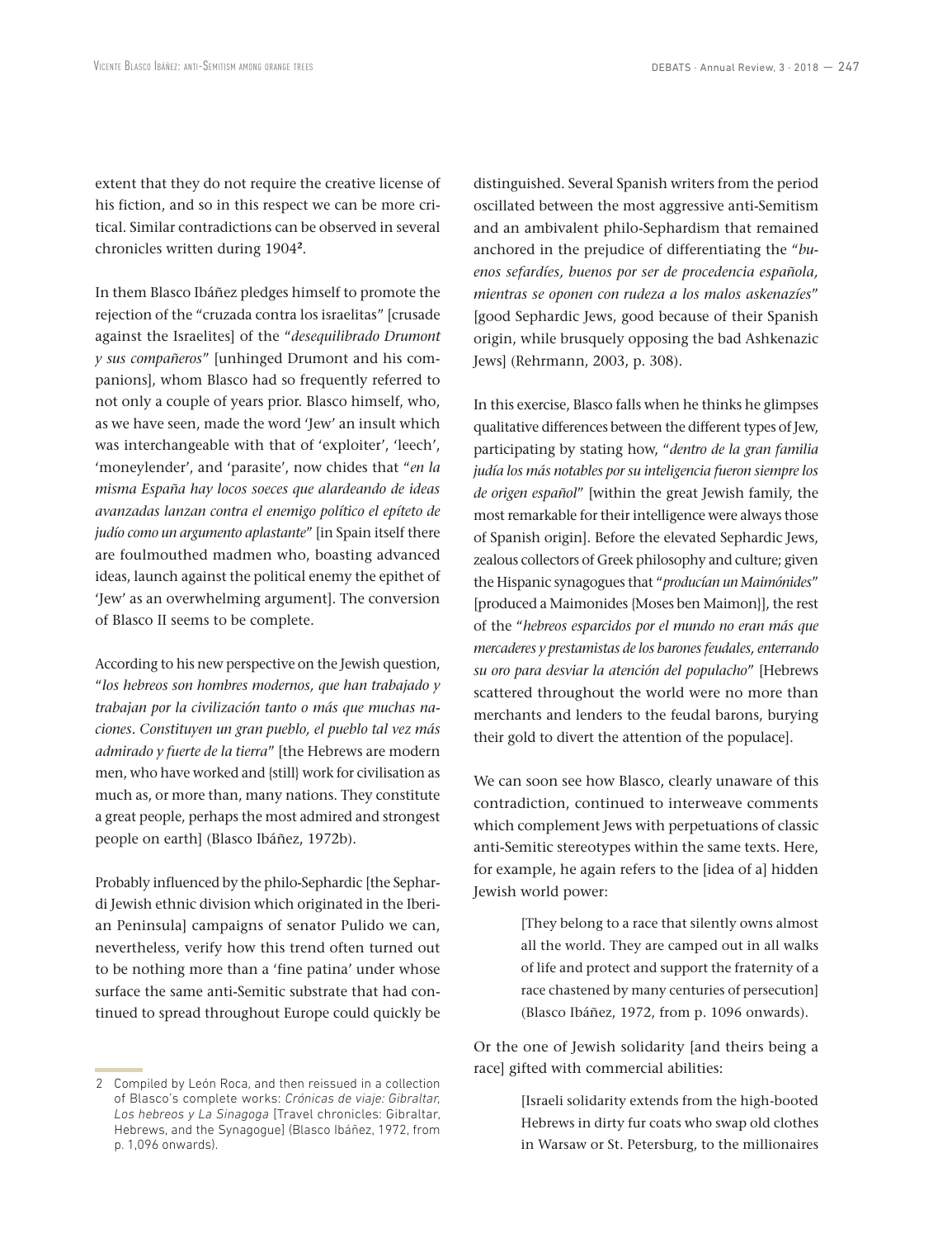of Jewish origin who manage New York and Chicago's trust-funds] (Blasco Ibáñez, 1972, from p. 1096 onwards).

In another chronicle, in front of the Gibraltar synagogue façade (Blasco Ibáñez, 1972), Blasco falls back into in his incongruities, being clumsily swept along by his old tics. He says the ancient and fierce Mosaic faith has been pacified by replacing, on the altar, Yahweh with money, but its desire for domination remains intact:

> [Even the Jews of the Messiah speak, in the synagogue, because of the traditional force of custom, but nobody expects it. What for? The Messiah arrived long ago. Not in flesh and blood, but in spirit: he is work, perseverance, and money, the three qualities of modern Hebrews; the triumphant Israel dominates the world without apparatus nor arrogance, secretly and meekly, but this does not lessen its power].

Classical Jewish stereotypes are scattered through Blasco Ibáñez's texts, unable to rid himself of traditional prejudice, even though he intended the opposite: "*los grandes banqueros judíos son prestamistas y amigos de los primeros reyes de la tierra*" [the great Jewish bankers were lenders and friends of the first kings of the earth], they were "*los descendientes de los que mataron al Hijo de Dios*" [the descendants of those who killed the Son of God], endowed with "*la influencia de esta aristocracia del dinero*" [the influence of this aristocracy of money], and "*su solidaridad de raza*" [their solidarity as a race]. When he describes the "*patriarca de los hebreos de Gibraltar*" [patriarch of the Gibraltan Hebrews] he does so by perpetuating figures anchored in tradition, like a venerable old man who wears "*la nariz grande y aguileña de los semitas*" [the great, aquiline nose of the Semites]. Nor does Blasco object to portraying Jewish women by slipping in similar stereotypes and common motifs: although [she] is "*dotada del espíritu del negocio lo mismo que el hombre y superándole en astucia y penetración*" [endowed with the same spirit of business as men and surpassing him in cunning and penetration], there is still "*queda otra fuerza a favor de la hebrea, un poder sugestivo y omnipotente: y es su belleza*" [another strength favouring Hebrew women, a suggestive and

omnipotent power: her beauty], something that he himself recognises as a topic of universal literature and dramaturgy (Blasco Ibáñez, 1972).

Blasco would never free himself from reproducing, among others, these stereotypes about the physiognomy, essentialism, or the greed of Hebrews. Even in 1918, when writing a biographical sketch about the French writer Maurice Barres (Blasco Ibáñez, 1972, from p. 1576 onwards), and referring precisely to the rumours in France of the writer's Jewish origin, Blasco Ibáñez could resist talking about his profile as a "*judío rico levantino*" [rich Levantine Jew], of his "*ojos semitas*" [Semitic eyes], and of "*la nariz, la inconfundible nariz, tan enorme, audaz, ganchuda, semejante al pico de ciertas aves de pelea, y que ocupa gran parte de su rostro*" [the nose, the unmistakable nose, so huge, audacious, hooked, similar to the beak of certain fighting birds, and which occupies a large part of his face].

Commenting on a 1919 novel by Frappa, *Bajo la mirada de los dioses* [Under the gaze of the gods] (Blasco Ibáñez, 1972, from p. 1668 onwards), he points out that the novel's protagonist, who at a given moment must change his religion: "*como ha nacido con la vocación de negocio, como está destinado a ser un manipulador de dinero, se inclina por el judaísmo, y hace bien*" [as he was born with a vocation for business, as he is destined to be a manipulator of money, he inclines towards Judaism, and does well]. For Blasco, Judaism remains synonymous with money and financial power; a stateless and wandering race predestined to domination and speculation which, as for any religion, has its own selfishness:

> [The demonic power of money has never been as great as in our time, and this power is going to concentrate, by the impulses of a mysterious whim, in the hands of those men born at the end of the Mediterranean, without a country, without true religion, and who, thus, choose the flag and the beliefs that best suit them].

Finally, moving from Blasco's literary and journalistic texts to his intimate writing, it is also revealing how he reproduced similar prejudices in his private sphere, as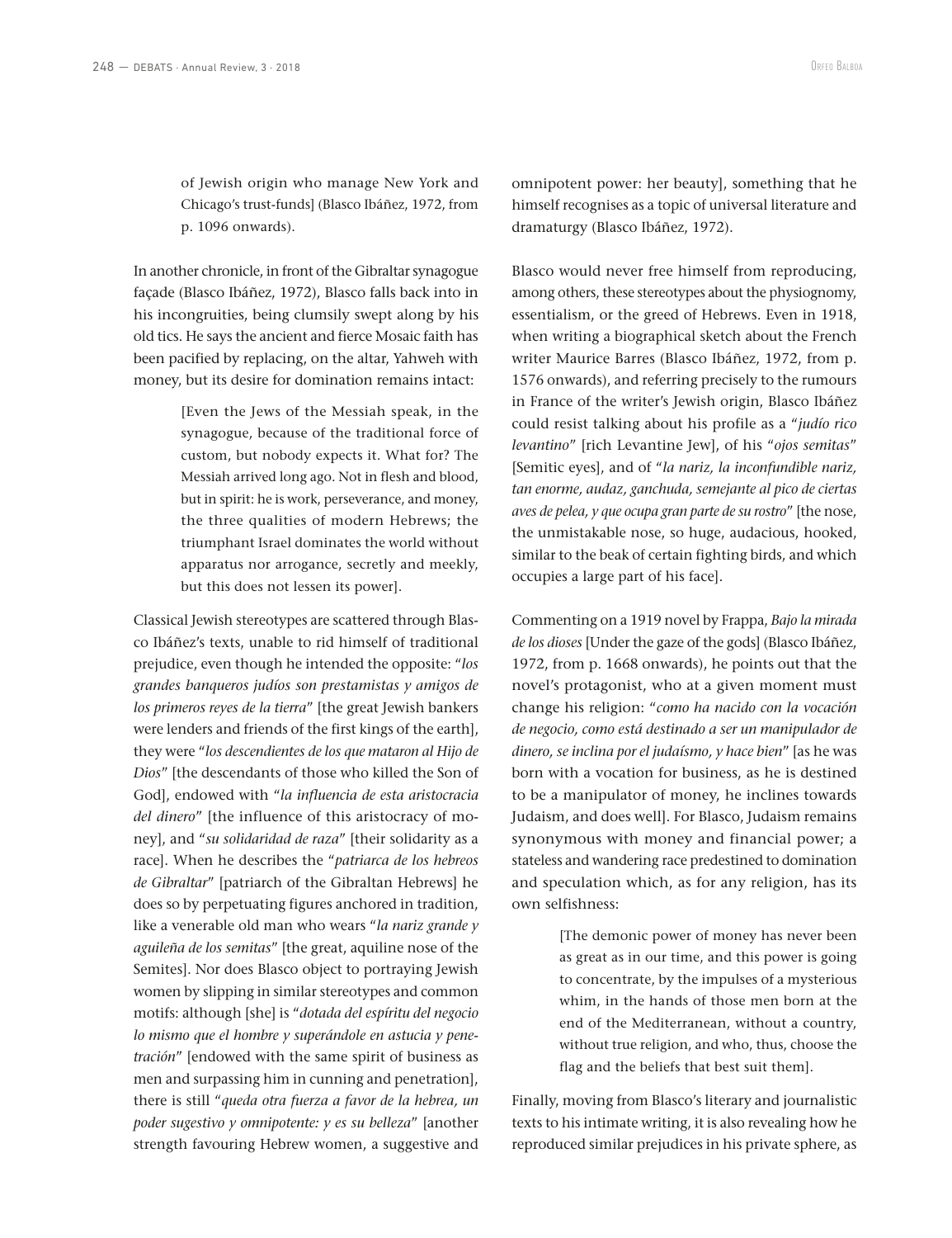his collaborator Gascó Contell, for example, transcribed a 1926 conversation he had had with the writer:

> [Tomorrow you will accompany me to rue Racine (headquarters of the Ernest Flammarion publishing house, directed by the Hebrew brothers Max and Alex Fisher). I want to put those Jewish dogs on trial] (Gascó, 1957, p. 175).

Blasco also made similar comments about Calmann-Lévy, Blasco's main editor in France whom he also considered his friend, as can be seen in practically all the letters sent to third parties mentioning the Jewish editor (apud Laínez, 2012), letters that we can consult in the *Epistolario de Vicente Blasco Ibáñez–Francisco Sempere (1910–1917)* [Epistolary of Vicente Blasco Ibáñez–Francisco Sempere (1910–1917)].

#### CONCLUSIONS

The case of Blasco Ibáñez illustrates not only the specific phenomenon of politically-articulated Judeophobia, but also the almost unaltered survival of the topics of popular Judeophobia as an effective vehicle for transmitting prejudice. In the first sense, like his left-wing contemporaries at end of 19th century, Blasco abundantly used the terminologies and codes of classical anti-Semitism to link Judaism to international capitalism, federation, and hidden power, without [noticing] any apparent ideological contradiction.

Here we have seen how, despite the honest review exercise the Valencian undertook a priori after the Zola case, prejudice can survive in the form of clichés and images strongly anchored in popular culture and perpetuated by language. Although Blasco renounced anti-Semitism as a political weapon, he was not as successful at losing the resources and symbolic codifications of these prejudices, with the use of the term 'Jewish' surviving in his work as a qualifying physical and moral epithet. We can even find the use, whether conscious or unconscious, of such stereotyped images in his work decades after the Zola case. As Reig pointed out, the way in which Blasquism based its hegemony on the "*asunción de la cultura popular*" [assumption of popular culture], on the systematic use of the spontaneous and common language of the street, is significant; but it brought with it one of the great problems of this populist approach, "*la derivación de los residuos emocionales […] hacia formas de exaltación irracional*" [the transfer of emotional excesses [...] towards forms of irrational exaltation] (Reig, 2000, p. 342).

For many authors, left-wing anti-Semitism suffered a definitive blow with the Dreyfus affair. However, we have seen, at least until 1898, anti-Semitism was considered to be consistent with progressive ideologies, and was also widely used as a versatile element rich in revolutionary and popular symbolism which Blasco did not hesitate to use.

In my opinion, in the case of Spanish anti-Semitism, the idea that genuine anti-Semitism is impossible in the absence of a strong and perceptible Jewish community, seems to bear too much weight; rather, world financial power, anti-imperialism, and simple populist imagery should instead be condemned. [In this argument,] there could be no anti-Semitism, basically because there were no Jews; Blasco himself seems to hide behind similar reasoning when he declared in *The Jewish Tribune* magazine in 1920:

> There is no Jewish question, Spain is not Russia. [...] I might even say there are no Jews in Spain, consequently there is no Jewish problem. The traditional odium for the Jews does not exist. Do not make mountains out of molehills.**<sup>3</sup>**

However, we now know that anti-Semitism as a prejudice is completely independent of the real existence of Jews (Lendvai, 1971). The low visibility of the Hebrew community has never been a problem that prevented the development of 'anti-Semitism without Jews'. In the absence of the physical identification of its victims, the anti-Semitic imaginary is transmuted into the belief in all kinds of dark conspiracies, in which we find that Hebrews prevail precisely because of their lack of visi-

<sup>3</sup> From the article: 'Spain three quarters Jewish. Greatest literary figure in modern Spain depicts semitic influence on his country' (apud Rehrmann, 2003)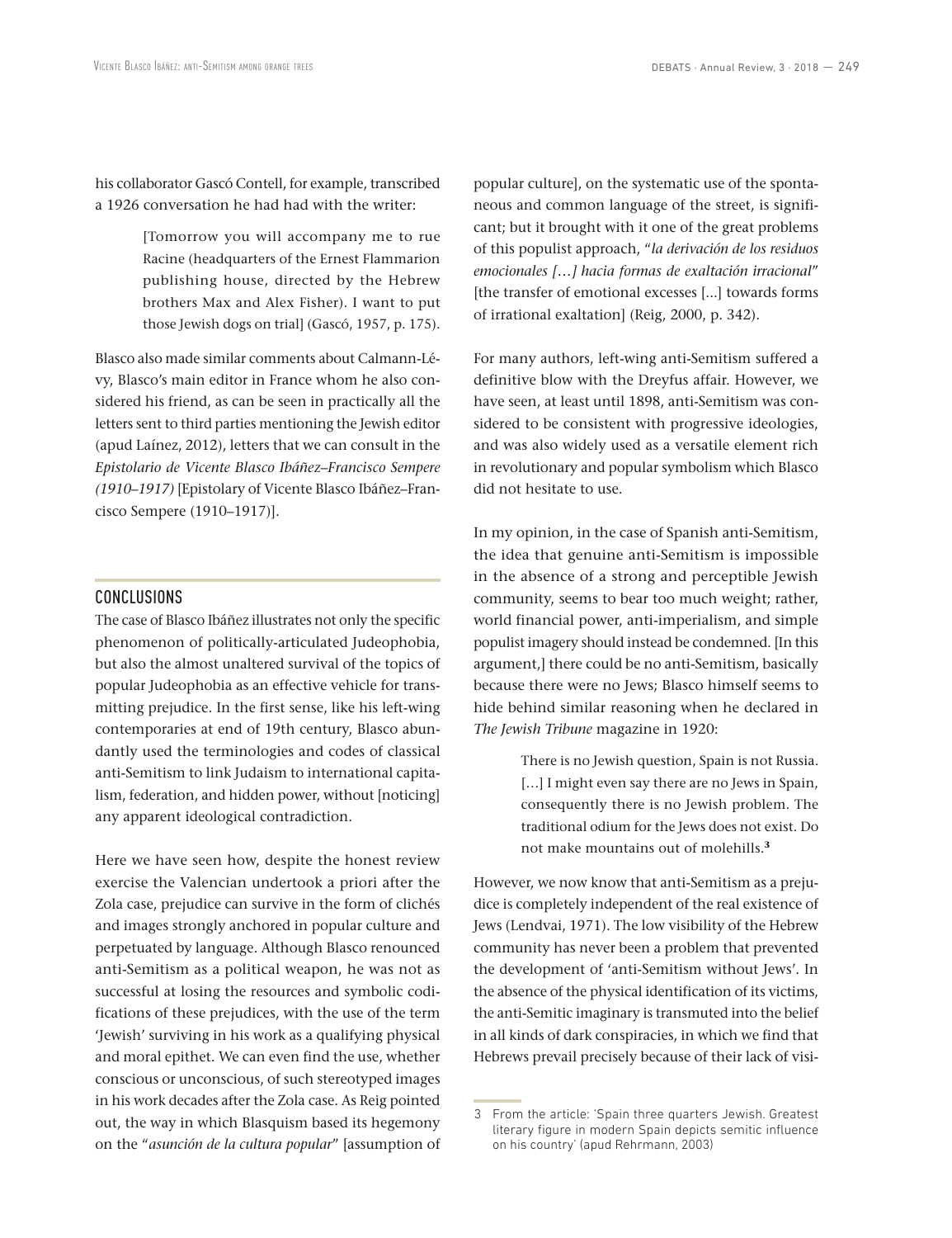bility. Still anchored in the language and perpetuated by mass media and popular culture, it has been able to conform a peculiar dehumanised image of Jews, which lacks the contextualisation and confrontation that would make the Jewish community more visible.

When analysing the visibility of the Jewish community in Spain, we may find processes of social exclusion linked, precisely, to such discursive production. As Herzog points out, marginalised groups often encounter problems of representation in the public sphere (Herzog, 2017), because the processes of social invisibility or structural irrelevance of certain groups do not mean that those excluded as a topic are not relevant for the rest of the society, "*simplemente no aparecen como relevantes para la creación de su propia identidad publica, sino como meros objetos de la misma*" [they simply do not appear as relevant to the creation of their own public identity, but rather, as mere objects of it] (Herzog, 2009).

In my opinion, the specific weight of anti-Semitism on the Spanish left in general, and in Blasco Ibáñez in particular, should not be measured by its quantitative importance when it comes to the contamination of a given moment in the history of progressivism. It is noteworthy that in this present study prejudices and Judeophobic stereotypes have been identified in barely a score of political articles and a dozen novels by a hugely prolific author who produced more than a thousand of the former and almost fifty of the latter. Rather, it lies precisely in its qualitative capacity to embed itself in seemingly unpropitious environments, such as the left-wing, and there, to escape visibility. As Wahnón points out, anti-Jewish arguments are often very mobile, a sort of 'wandering Judeophobia': more than a discourse, we could speak of a discursive activity in which the incessant manufacture and recycling of Judeo-phobic signifiers is a structuring process, but is never definitively structured (Wahnón, 2005).

#### BIBLIOGRAPHIC REFERENCES

Álvarez, G. (2002). *El antisemitismo en España: La imagen del judío (1812-2002)*. Madrid: Marcial Pons.

Álvarez, G. (2012). Movimiento libertario y religión durante la II República (1931-1936). In J. de la Cueva (ed.), *Izquierda obrera y religión en España (1900-1939)* (p. 99-127). Alcalá de Henares: Universidad de Alcalá de Henares.

- Balboa, O., and Herzog, B. (2016). Antisionismo: judeofobia sin judíos y antisemitismo sin antisemitas. *Scientific Journal on Intercultural Studies (RECEI), 2*(2), 118-139. DOI: 10.17583/recei.2016.2156
- Blasco Ibáñez, V. (1 December 1894). ¡Revolución! ¡Revolución! *El Pueblo*.

Blasco Ibáñez, V. (12 December 1894). ¡Más entereza! *El Pueblo*.

- Blasco Ibáñez, V. (23 December 1894). El escándalo del empréstito. *El Pueblo*.
- Blasco Ibáñez, V. (4 January 1895). La hacienda monárquica. *El Pueblo*.
- Blasco Ibáñez, V. (17 January 1895). Economía. *El Pueblo*.
- Blasco Ibáñez, V. (8 February 1895). Lo indudable. *El Pueblo*.
- Blasco Ibáñez, V. (15 August 1896). Ayer, hoy y mañana. *El Pueblo*.
- Blasco Ibáñez, V. (16 August 1896). Los tiranos del dinero. *El Pueblo*.
- Blasco Ibáñez, V. (24 August 1896). Los verdaderos filibusteros. *El Pueblo*.
- Blasco Ibáñez, V. (28 August 1896). Guerra y jesuitismo. *El Pueblo*.
- Blasco Ibáñez, V. (29 August 1896). Filibusteros. *El Pueblo*.
- Blasco Ibáñez, V. (30 August 1896). Hipócritas. *El Pueblo*.
- Blasco Ibáñez, V. (31 August 1896). Negro porvenir. *El Pueblo*.
- Blasco Ibáñez, V. (1 September 1896). La tempestad se aproxima. *El Pueblo*.
- Blasco Ibáñez, V. (3 September 1896). Ni perdonamos ni olvidamos. *El Pueblo*.
- Blasco Ibáñez, V. (4 September 1896). Resurrección histórica. *El Pueblo*.
- Blasco Ibáñez, V. (11 September 1896). Al vado o al puente. *El Pueblo.*
- Blasco Ibáñez, V. (17 November 1896). El empréstito y la Iglesia. *El Pueblo.*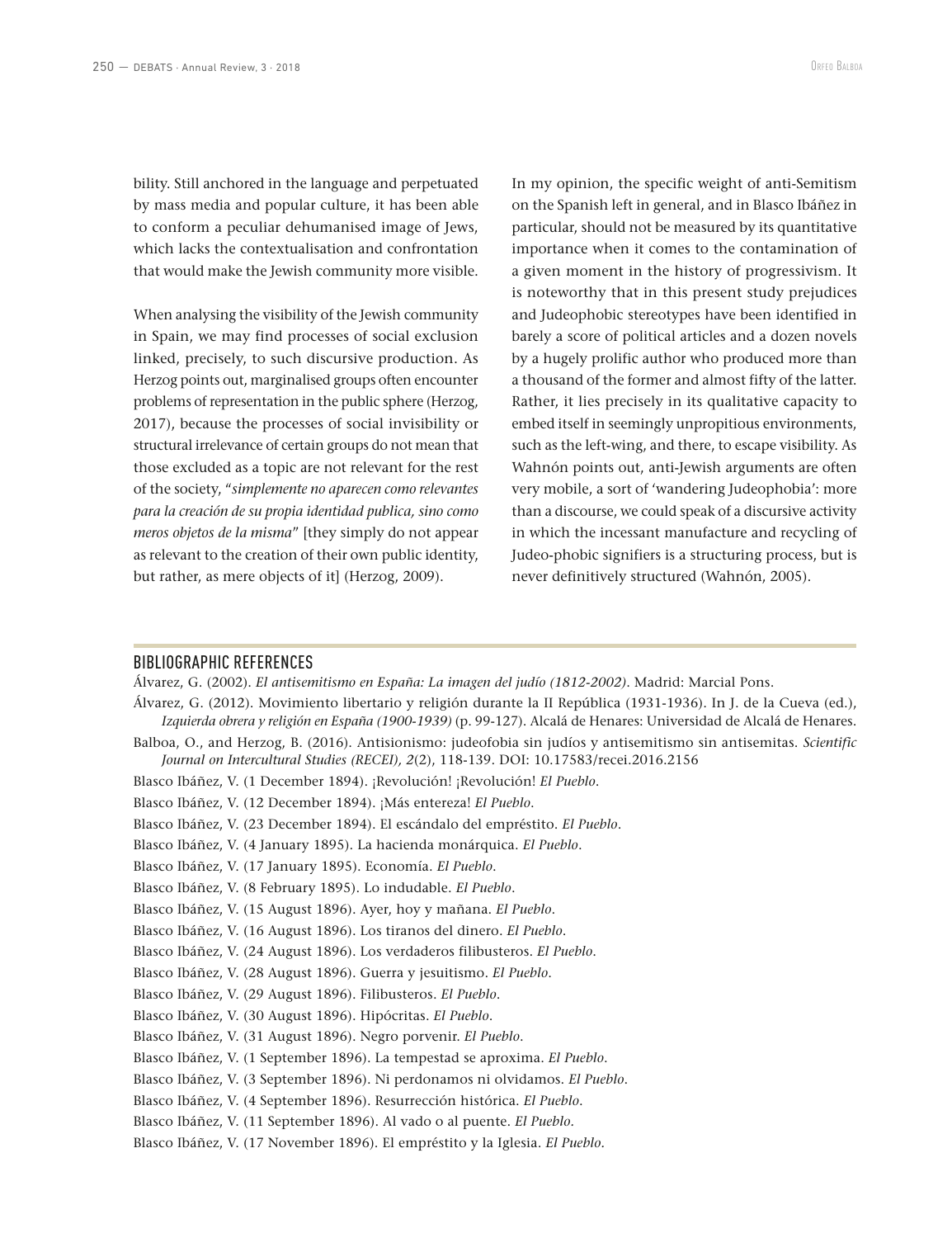- Blasco Ibáñez, V. (30 November 1896). La Turquía española. *El Pueblo*.
- Blasco Ibáñez, V. (7 September 1897). La nueva Israel. *El Pueblo*.
- Blasco Ibáñez, V. (13 August 1903). El feudalismo moderno. *El Pueblo*.
- Blasco Ibáñez, V. (1914). *Los Argonautas*. Valencia: Editorial Prometeo.
- Blasco Ibáñez, V. (1919a). *Entre naranjos*. Valencia: Editorial Prometeo.
- Blasco Ibáñez, V. (1919b). *El intruso*. Valencia: Editorial Prometeo.
- Blasco Ibáñez, V. (1919c). *La horda. Valencia*: Editorial Prometeo.
- Blasco Ibáñez, V. (1919d). *Sangre y arena*. Valencia: Editorial Prometeo.
- Blasco Ibáñez, V. (1924). *Luna Benamor*. Valencia: Editorial Prometeo.
- Blasco Ibáñez, V. (1958). *La barraca*. Barcelona: Editorial Planeta.
- Blasco Ibáñez, V. (1972). *Obras completas 1867-1928* (vols. III-IV). Madrid: Aguilar.
- Blasco Ibáñez, V. (1978). *Sónnica la cortesana*. Barcelona: Plaza & Janés.
- Blasco Ibáñez, V. (1979). *Anti-restauración y pro-república*. Valencia: Ediciones León Roca.
- Blasco Ibáñez, V. (2012). *Cartas a Emilio Gascó Contell*. Valencia: Ayuntamiento de Valencia, Concejalía de Cultura.
- Bravo, F. (2012). *En casa ajena: Bases intelectuales del antisemitismo y la islamofobia*. Barcelona: Bellaterra.
- Brustein, W. I., and Roberts, L. (2015). *The socialism of fools? Leftist origins of modern anti-semitism*. New York: Cambridge University Press.
- Claussen, D. (2012). Dialéctica entre ciencia y cosmovisión. Sobre el antisemitismo en la sociología. *Constelaciones: Revista de Teoría Crítica, 4*, 25-33.
- Dreyfus, M. (2011). *L'antisémitisme à gauche. Histoire d'un paradoxe, de 1830 à nos jours*. Paris: La Découverte.
- Erner, G. (2005). *Expliquer l'antisémitisme: Le bouc émissaire: Autopsie d'un modèle explicatif*. Paris: Presses Universitaires de France.
- Gascó, E. (1957). *Genio y figura de Blasco Ibáñez: agitador, aventurero y novelista*. Madrid: Aguado.
- Herzog, B. (2009) Exclusión discursiva. Hacia un nuevo concepto de exclusión social. *Revista internacional de sociología (RIS), 69*(3), 607-626. DOI:10.3989/ris.2009.12.21
- Herzog, B. (2014). La sociología española y el antisemitismo: entre prejuicios pasados y clave civilizatoria. *Política y Sociedad*, *51*(3), 813-837.
- Herzog, B. (2017). Invisibilization and Silencing as an Ethical and Sociological Challenge. *Social Epistemology, 32*(1), 13-23. https://doi.org/10.1080/02691728.2017.1383529
- Laguna, A. (1999). *El Pueblo: historia de un diario republicano, 1894-1939*. Valencia: Institució Alfons el Magnànim.
- Laínez, J. C. (2012). Introducción y notas. In V. Blasco Ibáñez, *Cartas a Emilio Gascó Contell* (p. 13-32). Valencia: Ayuntamiento de Valencia, Concejalía de Cultura.
- Lazare, B., and Espina, A. (1986). *El antisemitismo: Su historia y sus causas*. Madrid: Ministerio de Trabajo y Seguridad Social.
- Lendvai, P. (1971). *Anti-Semitism without Jews; Communist Eastern Europe*. New York: Doubleday.
- León, J. L. (1970). V*icente Blasco Ibáñez: política i periodisme*. Valencia: Tres i Quatre.
- León, J. L. (1986). V*icente Blasco Ibáñez*. Valencia: Diputació de València.
- Mainer, J. C. (2001). Los judíos en la literatura española de la primera mitad del siglo xx. In R. Izquierdo, and I. M. Hassán (coords.), *Judíos en la literatura española* (p. 375-402). Ciudad Real: UCM.
- Marcus, K. L. (2015). *Definition of Anti-Semitism*. Cary: Oxford University Press. DOI:10.1093/acprof:oso/9780199375646.001.0001
- Millán, F. (2006). *El ideario político de Vicente Blasco Ibáñez*. Valencia: Institució Alfons el Magnànim.
- Mira, J. F. (2004). *La prodigiosa historia de Vicente Blasco Ibáñez*. Valencia: Algar.
- Oleza, J. (1999). Novelas mandan, Blasco Ibáñez y la musa realista de la modernidad. *Debats*, *64-65*, 95-111.
- Poliakov, L. (1968). *Histoire de l'antisémitisme: de Voltaire à Wagner*. Paris: Calmann-Lévy.
- Reig, R. (2000). Vicente Blasco Ibáñez (1867-1928): promotor de rebeldías. In I. Burdiel, and M. Pérez. *Liberales, agitadores y conspiradores. Biografías heterodoxas del siglo xix* (p. 331-362). Madrid: Espasa-Calpe.
- Rehrmann, N. (2003). La manera española es múltiple: el pasado y el presente judeoárabe en la obra de José Ortega y Gasset. In P. Joan, and H. Nottebaum (eds.), *El olivo y la espada. Estudios sobre el antisemitismo en España (siglos xvi-xx)* (p. 307-320). Berlin: De Gruyter. DOI:10.1515/9783110922158.307